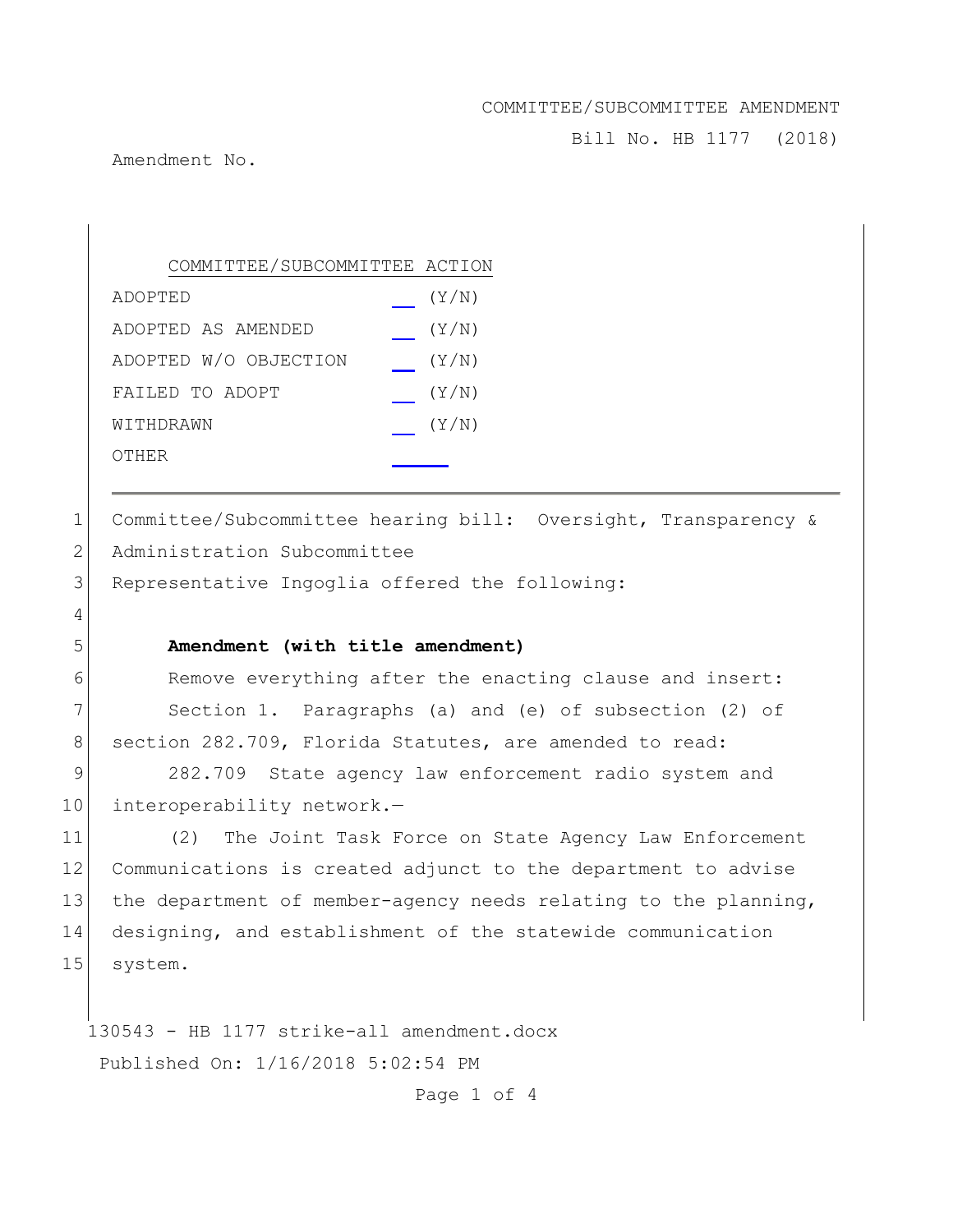Bill No. HB 1177 (2018)

Amendment No.

16 (a) The Joint Task Force on State Agency Law Enforcement 17 Communications shall consist of the following members:

18 1. A representative of the Division of Alcoholic Beverages 19 and Tobacco of the Department of Business and Professional 20 Regulation who shall be appointed by the secretary of the 21 department.

22 2. A representative of the Division of Florida Highway 23 Patrol of the Department of Highway Safety and Motor Vehicles 24 who shall be appointed by the executive director of the 25 department.

26 3. A representative of the Department of Law Enforcement 27 who shall be appointed by the executive director of the 28 department.

29 4. A representative of the Fish and Wildlife Conservation 30 Commission who shall be appointed by the executive director of 31 the commission.

32 5. A representative of the Department of Corrections who 33 shall be appointed by the secretary of the department.

34 6. A representative of the Department of Financial 35 Services who shall be appointed by the Chief Financial Officer.

36 7. A representative of the Department of Agriculture and 37 Consumer Services who shall be appointed by the Commissioner of 38 Agriculture.

130543 - HB 1177 strike-all amendment.docx Published On: 1/16/2018 5:02:54 PM

Page 2 of 4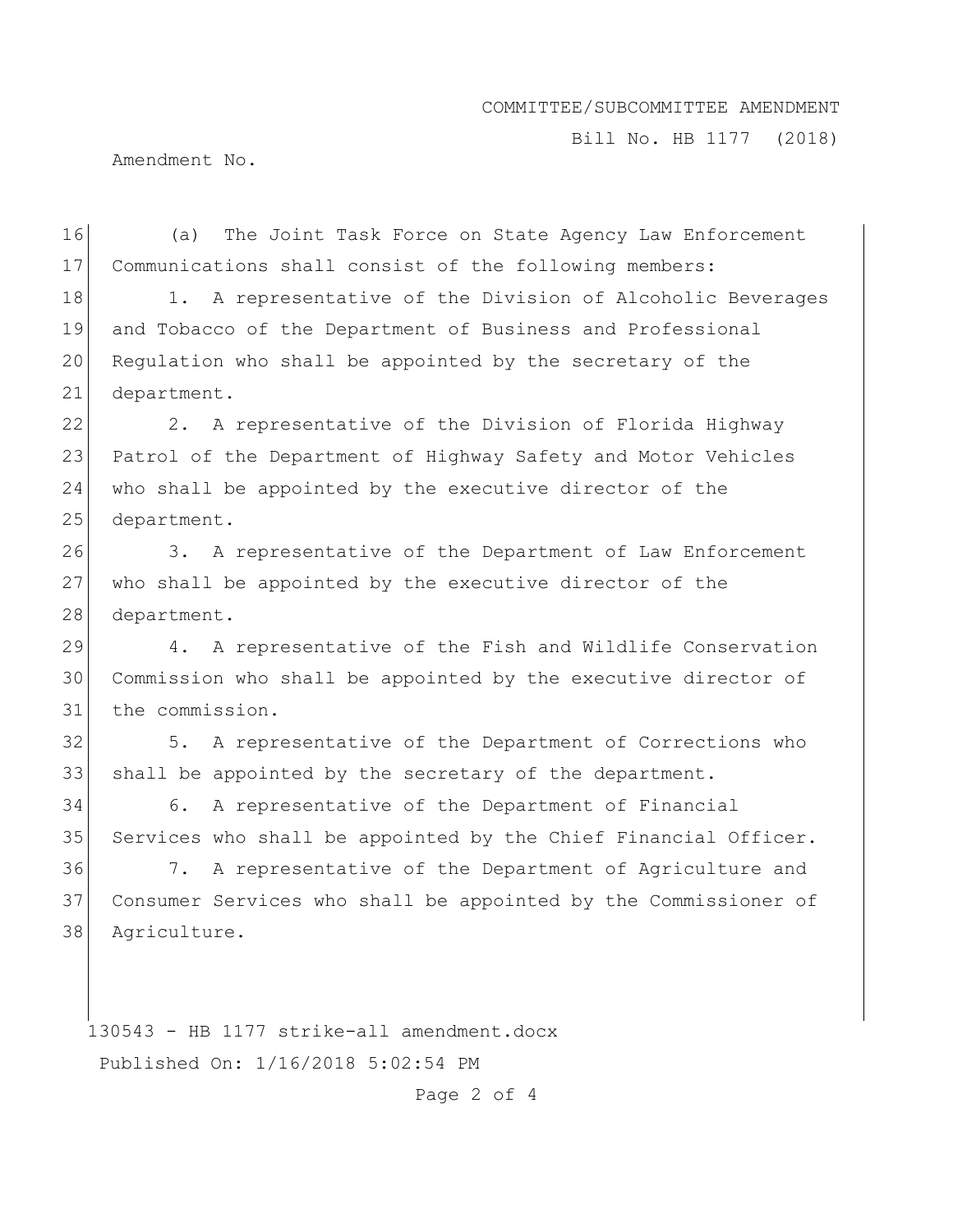Bill No. HB 1177 (2018)

Amendment No.

# 130543 - HB 1177 strike-all amendment.docx Published On: 1/16/2018 5:02:54 PM 39 8. A representative of the Florida Sheriffs Association 40 who shall be appointed by the president of the Florida Sheriffs 41 Association. 42 (e) The per diem and travel expenses incurred by a member 43 of the joint task force who represents a state agency in  $44$  attending task force  $\pm$ ts meetings and in attending to task force 45  $\pm$  affairs shall be paid pursuant to s. 112.061, from funds 46 budgeted to the state agency that the member represents. The per 47 diem and travel expenses incurred by the member of the task 48 force who represents the Florida Sheriffs Association in 49 attending task force meetings and in attending to task force 50 affairs shall be paid pursuant to s. 112.061, by the sheriff's 51 office that employs the representative. 52 Section 2. This act shall take effect July 1, 2018. 53 54 **-----------------------------------------------------** 55 **T I T L E A M E N D M E N T** 56 Remove everything before the enacting clause and insert: 57 An act relating to the Joint Task Force on State Agency Law 58 Enforcement Communications; amending s. 282.709, F.S.; 59 providing that a representative of the Florida Sheriffs 60 Association shall be an appointed member of the Joint Task 61 Force on State Agency Law Enforcement Communications; 62 providing that the sheriff's office that employs the 63 representative must pay the per diem and travel expenses

Page 3 of 4